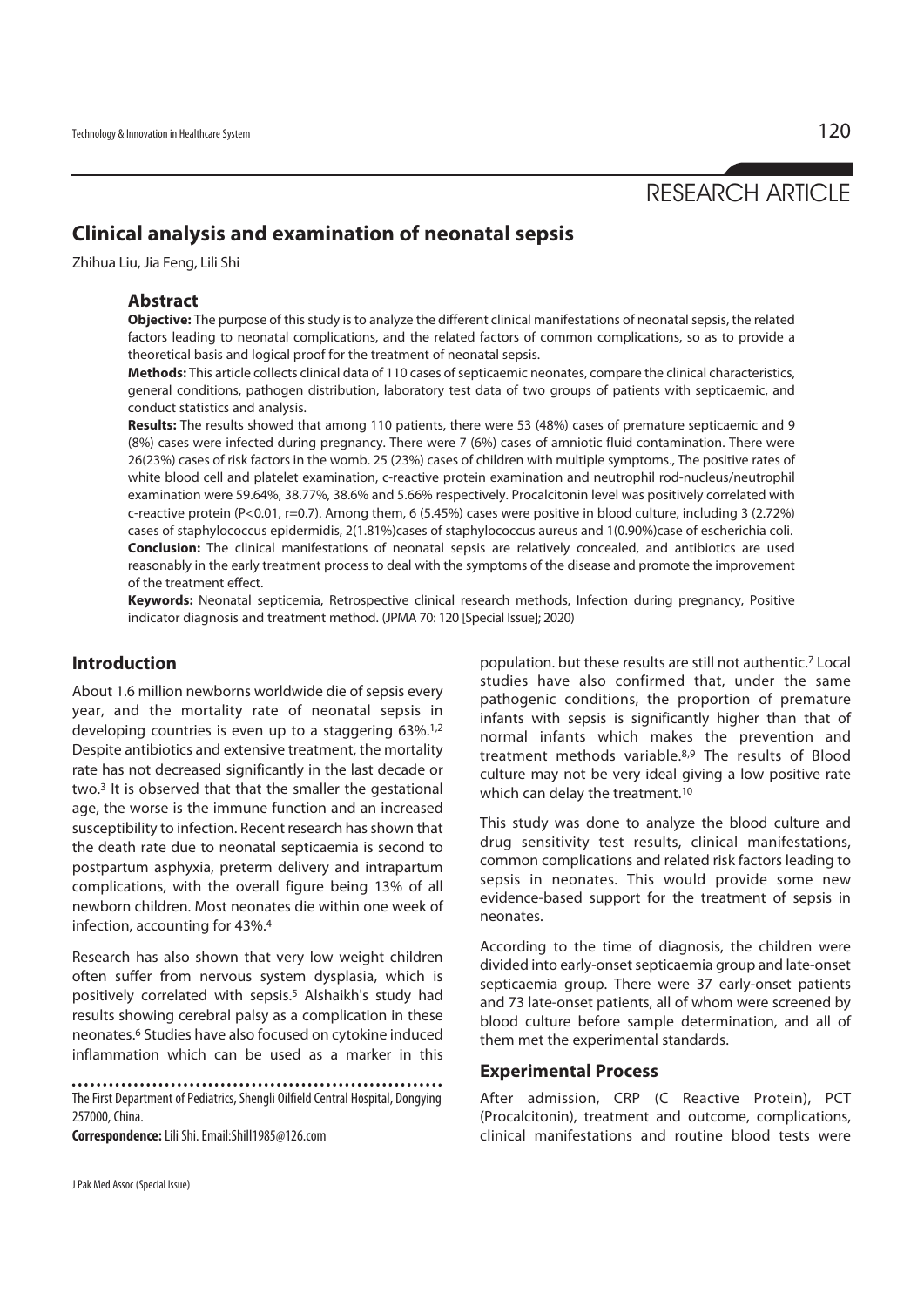recorded in detail in the two groups of children, and blood culture was performed in 110 cases. Aseptic operation was also strictly carried out in this process. Blood culture sites were bilateral femoral vein or bilateral radial artery. After the experiment, the relevant data of the two groups of sepsis children, such as birth weight, whether there is amniotic fluid contamination, whether there is premature rupture of membranes, delivery mode, gestational age, clinical manifestations and complications, platelet count, blood culture results, outcome and drug sensitivity test, were recorded and analyzed.

In this study, SPSS version 16.0 was used for statistical analysis of the experimental data. Independent sample ttest was used for comparision between groups. Measurement data were expressed as mean ± standard deviation. The comparision between groups was tested by Chi square, and the counting data was expressed as percentage or bitrate. Among them, the difference value of P<0.05 was considered statistically significant.

# **Results**

# **Experimental Data Presentation**

(1) Clinical symptom data of neonatal sepsis

Statistical analysis of the clinical symptoms of late-onset sepsis and early-onset sepsis showed that the incidence of abdominal distension, feeding intolerance, hard swelling and poor response was higher in the late-onset sepsis children than in the early-onset sepsis children, with a significant difference (P=0.05). The clinical manifestations of the two types of neonatal sepsis are shown in Table-1.

#### (2) Complication data of neonatal sepsis

In terms of concurrent symptoms, 6 (16%) cases of premature sepsis (Eosinophil, EOS) were diagnosed with purulent meningitis, 7(19%) had NEC (necrotizing enterocolitis) disease. Four (10%) patients were suffering from septic shock. There were also 5 (12%) cases of MOF (Multiple Organ failure), 29 (39%) with late-onset septicemia (LOS) had purulent meningitis, 16 (22%)

| <b>Project</b>                         | <b>EOS</b> | LOS | Total | X value | P value |
|----------------------------------------|------------|-----|-------|---------|---------|
| Fever                                  | 20         | 36  | 56    | 2.377   | 0.126   |
| <b>Poor Circulation</b>                | 12         | 39  | 51    | 1.157   | 0.218   |
| Jaundice                               | 15         | 32  | 47    | 0.49    | 0.484   |
|                                        | 8          | 18  | 26    | 0.099   | 0.753   |
| <b>Bloating or Feeding Intolerance</b> | 12         | 47  | 59    | 1.498   | 0.121   |
| <b>Hard Swollen</b>                    |            | 3   | 4     | 1.124   | 0.289   |

**Table-2:** Neonatal sepsis complications data of two types.

| <b>Project</b>             | <b>EOS</b> | LOS | Total | X value | P value |
|----------------------------|------------|-----|-------|---------|---------|
| <b>Purulent Meningitis</b> | 6          | 29  | 35    | 4.65    | 0.031   |
| NEC                        |            | 16  | 23    | 0.109   | 0.741   |
| Septic Shock               | 4          |     | 9     | 0.65    | 0.42    |
| <b>MOF</b>                 |            |     | 12    | 0.162   | 0.768   |

Early onset sepsis (EOS)

Late-onset septicaemia (LOS)

Necrotizing enterocolitis (NEC)

Multiple Organfailure (MOF).

patients had NEC. There were 5 cases of septic shock, with 7(10%) with MOF. Statistical analysis of the clinical symptoms of late-onset sepsis and early-onset sepsis showed that the frequency of purulent meningitis in infants with late-onset sepsis was higher than those with early-onset sepsis, p=0.031, showing a statistically significant difference. The complication data of the two types of neonatal sepsis are shown in Table-2.

### **Discussion**

Newborn disease screening is a group work related to the whole society, and all parents are the main participants, but it is also necessary to coordinate the participation of multiple departments. Firstly,, all parents must fully realize the importance of blood testing, otherwise it will delay the illness of newborn and cause immeasurable harm and destroy the child's life happiness because of parents' carelessness. Neonatal blood test schematic diagram is shown in Figure-1 (picture from www.baidu.com).

If the newborns with sepsis, often accompanied by crying, children appear weak, listless with, skin spots and temperature instability and other obvious signs of neonatal sepsis in children with symptoms simulation diagram, and often in the short term to cry again,



**Figure-1:** Schematic diagram of newborn blood collection and testing.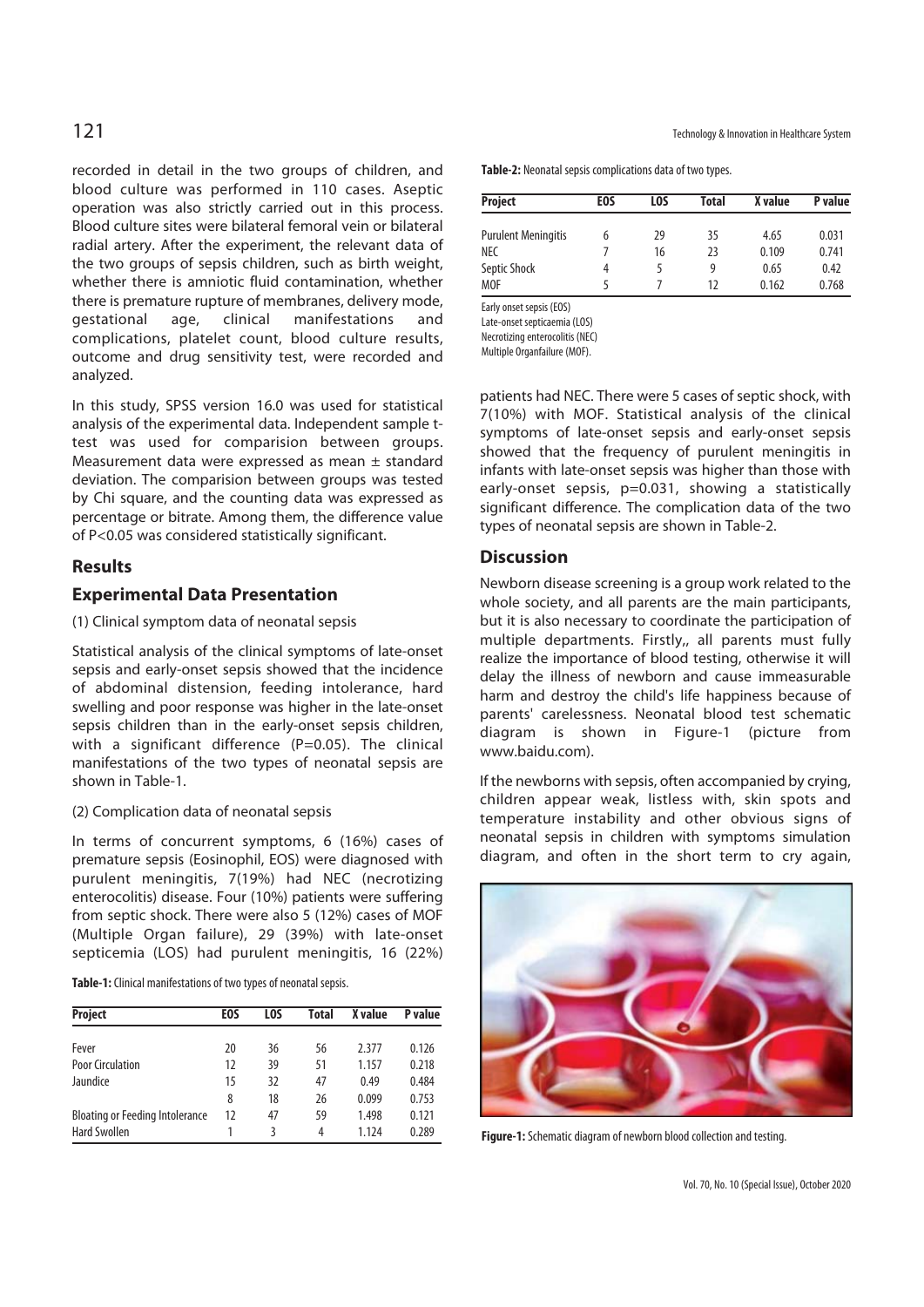Technology & Innovation in Healthcare System  $122$ 



**Figure-2:** Schematic diagram of priority level of sepsis detection method.

sleepiness, motionless with a poor, complexion, Respiratory abnormalities such as dyspnoea, apnoea, unexplained jaundice, and rapid exacerbations or relapse of jaundice should raise a high suspicion of sepsis.

The Timing of Diagnosis and Treatment is Conducive to the Early Treatment of Neonatal Sepsis

The white blood cell count of a newborn depends on the age of the child, the accuracy of the specimen on whether the child cries violently, and whether the specimen comes from an artery or a vein. For children with highly suspected infection, in order to ensure early diagnosis and treatment, the principle that I/T method takes precedence over PLT (Platelet) method and PLT method over WBC method should be followed in the examination, as shown in Figure-2.

SIRS Has Important Reference Value for the Diagnosis of Neonatal Sepsis

According to this study, all four SIRS (Systemic Inflammatory Response Syndrome) have their own advantages and disadvantages, mainly showing high specificity of heart rate and body temperature, but poor sensitivity. Whether or not respiration is abnormally sensitive, but has poor specificity, showing a complementary pattern as seen in Figure-3.

As newborns age, their immune systems develop, but at the same time, poisoning, kidney and rheumatic immune diseases also increase. Therefore, abnormal sensitivity and specificity account for the highest proportion among the four indicators of neonatal SIRS. Specificity and leukocyte abnormality were the highest among the four indexes, reaching 95.4%, followed by positive predictive value reaching 90%, and finally sensitivity index reaching 69.2%. Therefore, when newborns meet the SIRS standard, they should be evaluated in accordance with this standard as soon as possible, which has important clinical value.



**Figure-3:** Sensitivity and specificity complementary characteristics of sepsis diagnosis.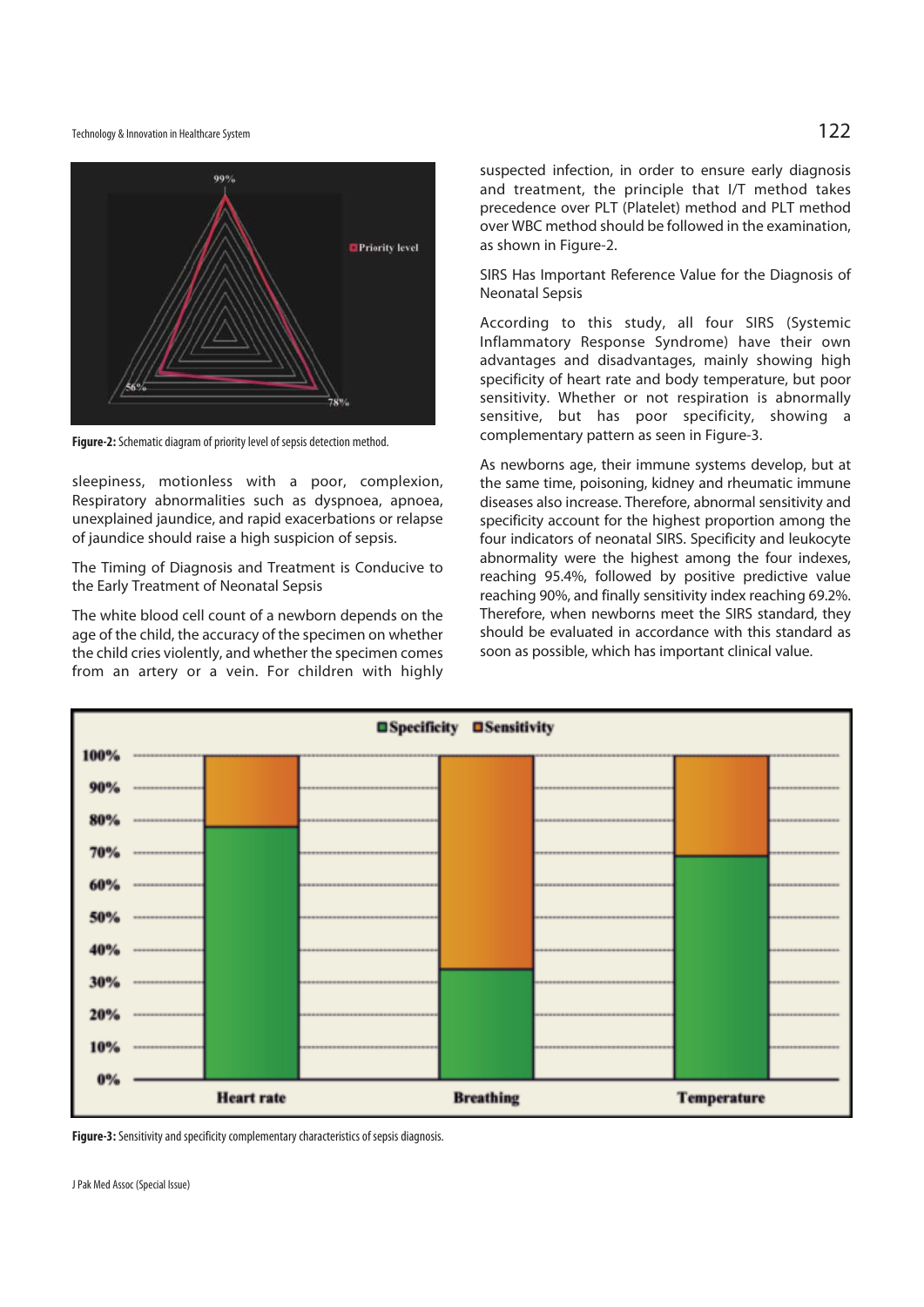# **Detection of Neonatal Sepsis**

As mentioned above, the main clinical manifestations of neonatal septicaemia focus on the abnormal digestive system, respiratory system, body temperature and other aspects. However, the most useful diagnostic information for abnormal response data is sensitivity and specificity. According to these two indicators, the correct diagnostic index can reach 79.7%, which is related to immature central body temperature regulation system, crying behaviour and improper temperature maintenance measures of newborns. Therefore, once the newborn appears abnormal temperature, crying and other behaviour, it is necessary to strengthen vigilance and closely observe the clinical changes, and as soon as possible to carry out the necessary examination, while excluding the common flow of perceptual temperature changes. Research shows that in children with abnormal breathing, digestion, an abnormal body temperature and other anomalies, the probability of its associated with sepsis were 34%, 28%, 33%, 5%, as a result, once appear this kind of abnormal, in addition to the necessary inspection, also need to consider the patient's medical history, related occur outside factors of infection, in order to avoid misdiagnosis. The schematic diagram of neonatal abnormal performance assisting the diagnosis of sepsis is shown in Figure-4.

Studies by Hu Xinde and others showed that the PCT and hs-CRP levels in the sepsis group were significantly increased.11 The platelet levels were significantly

 $123$  Technology & Innovation in Healthcare System

decreased; the sensitivity of rCT. hs-CRP and platelet diagnosis of neonatal sepsis was 84.8%, 69.7% and 53.0%, respectively. Although the proportion of platelet reduction is not high in this case, the severity of neonatal sepsis clinically indicated a negative correlation between platelet count, that is, the more severe the disease, the lower the platelet count. Platelet count can be used as an important indicator to reflect the severity of sepsis. According to clinical observation, as long as people with sepsis are considered, if they have platelet decline. Finally, they can be diagnosed as sepsis. Research by Zhang Yan et al. showed that the white blood cell count was 93% specific for the early diagnosis of neonatal sepsis, but the sensitivity was only 14%.<sup>12</sup> Therefore, for children with normal peripheral blood, it is not possible to rule out infection in general, and blood culture examination and repeated blood routine should be repeated for those who are highly suspected of sepsis.

# **Conclusion**

This study pointed out that MOF, suppurative meningitis and septic shock were common complications of sepsis, and emphasized the key significance of paying attention to and preventing sepsis. The positive rate of neonatal septicaemia blood culture is low, which cannot be used as the basis of clinical diagnosis, but it has important guiding significance for the use of antibiotics. Late onset septicaemia and its complications should be paid more attention to in premature and low weight children. Newborn infants with amniotic fluid contamination, premature rupture of membranes, and asphyxiation must



**Figure-4:** Schematic diagram of neonatal abnormal performance in assisting diagnosis of sepsis.

be vigilant against premature sepsis. Because these clinical manifestations are subjective observations, and neonatal patients often have atypical signs and early symptoms are not obvious, the clinician's diagnosis may also show differences. However, it is impossible to deny the substantial effects of abnormal breathing, digestive abnormalities, abnormal body temperature and other abnormalities in assisting the diagnosis of neonatal sepsis, especially in some underdeveloped medical conditions.

**Disclaimer:** The manuscript has not been published or submitted for publication elsewhere.

**Conflict of Interest:** None to declare.

**Funding Disclosure:** None to declare.